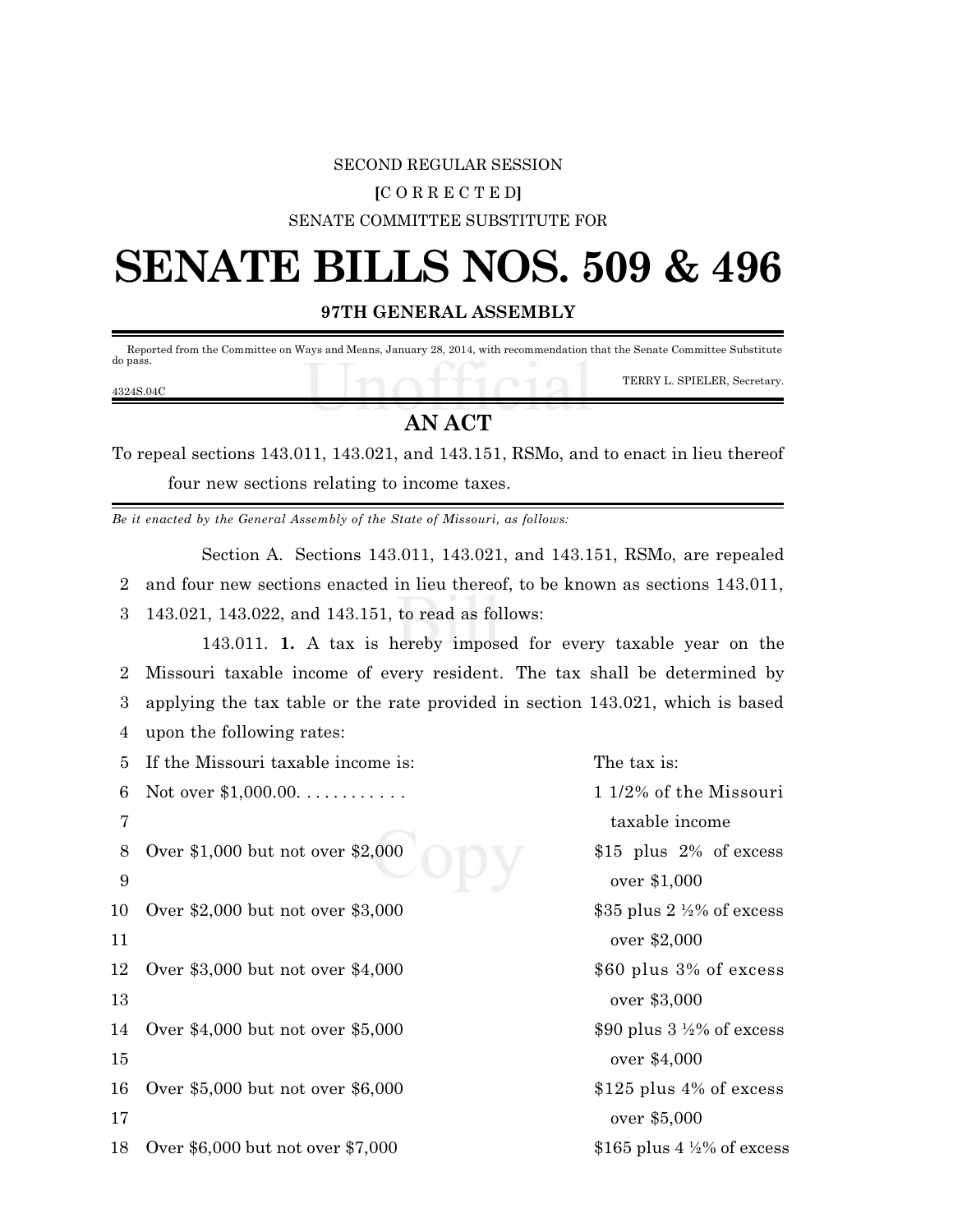over \$6,000 20 Over \$7,000 but not over \$8,000 \$210 plus 5% of excess over \$7,000 22 Over \$8,000 but not over \$9,000 \$260 plus 5  $\frac{1}{2}$  6 excess over \$8,000 Over \$9,000. . . . . . . . . . . . . . . . . \$315 plus 6% of excess over \$9,000

 **2. (1) Beginning with the 2015 calendar year, the top rate of tax under subsection 1 of this section may be reduced over a period of years. Each reduction in the top rate of tax shall be by one-tenth of a percent and no more than one reduction shall occur in a calendar year. The top rate of tax shall not be reduced below five percent. Reductions in the rate of tax shall take effect on January first of a calendar year and such reduced rates shall continue in effect until the next reduction occurs.**

 **(2) A reduction in the rate of tax shall only occur if the amount of net general revenue collected in the previous fiscal year exceeds the highest amount of net general revenue collected in any of the three fiscal years prior to such fiscal year by at least one hundred million dollars.**

 **(3) Any modification of tax rates under this subsection shall only apply to tax years that begin on or after a modification takes effect.**

 **(4) The director of the department of revenue shall, by rule, adjust the tax tables under subsection 1 of this section to effectuate the provisions of this subsection. The bracket for income over nine thousand dollars shall be eliminated once the top rate of tax has been reduced to five and one-half of a percent. The bracket for income over eight thousand dollars shall be eliminated once the top rate of tax has been reduced to five percent.**

143.021. **1.** Every resident having a taxable income of less than nine thousand dollars shall determine his tax from a tax table prescribed by the director of revenue and based upon the rates provided in section 143.011. The tax table shall be on the basis of one hundred dollar increments of taxable income below nine thousand dollars. The tax provided in the table shall be the amount rounded to the nearest whole dollar by applying the rates in section 143.011 to the taxable income at the midpoint of each increment, except there shall be no tax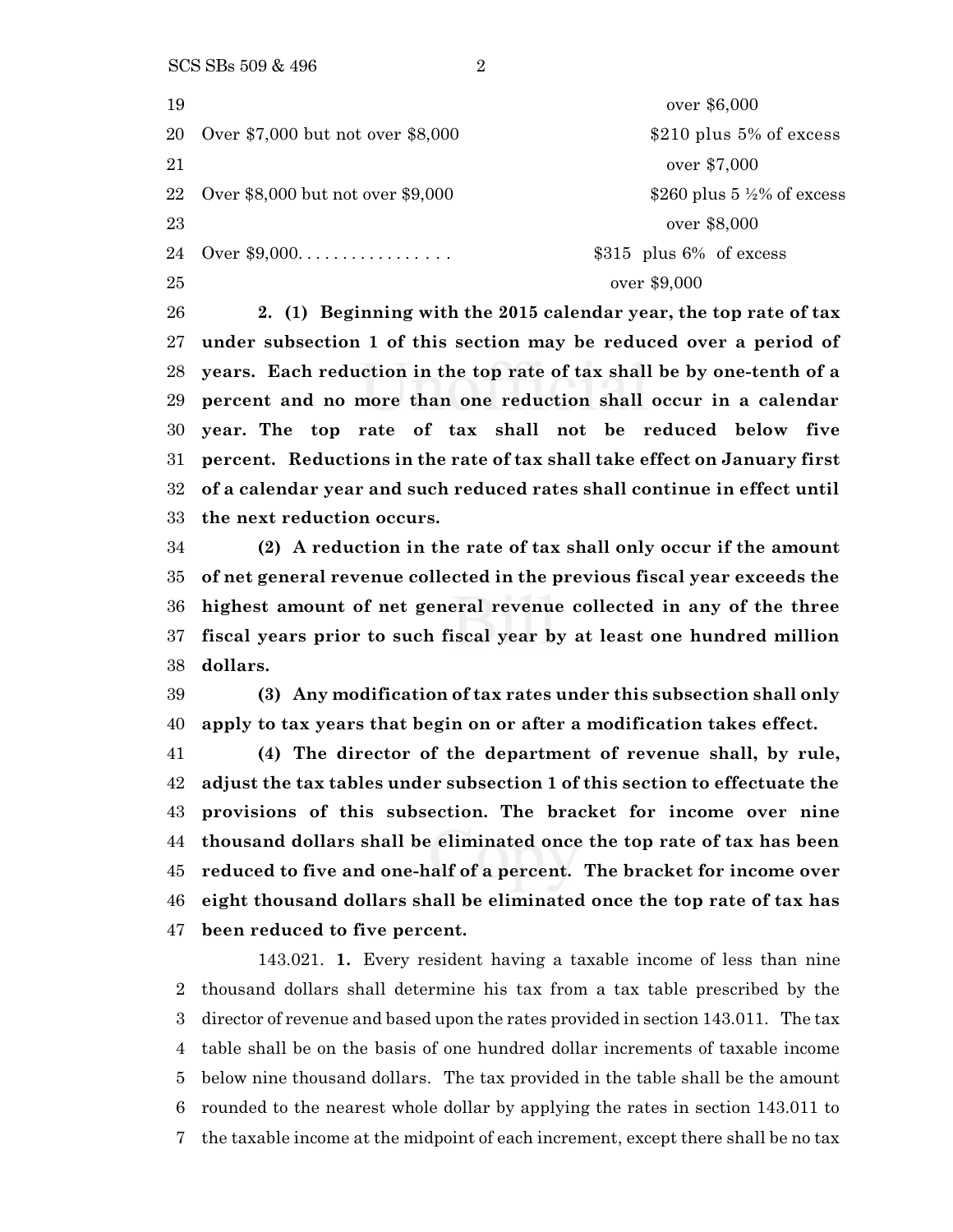on a taxable income of less than one hundred dollars. Every resident having a taxable income of nine thousand dollars or more shall determine his tax from the rate provided in section 143.011. **This subsection shall only apply if the top rate of tax under section 143.011 is greater than five and one-half of a percent.**

 **2. Every resident having a taxable income of less than eight thousand dollars shall determine his tax from a tax table prescribed by the director of revenue and based upon the rates provided in section 143.011. The tax table shall be on the basis of one hundred dollar increments of taxable income below eight thousand dollars. The tax provided in the table shall be the amount rounded to the nearest whole dollar by applying the rates in section 143.011 to the taxable income at the midpoint of each increment, except there shall be no tax on a taxable income of less than one hundred dollars. Every resident having a taxable income of eight thousand dollars or more shall determine his tax from the rate provided in section 143.011. This subsection shall only apply if the top rate of tax under section 143.011 is greater than five percent and less than or equal to five and one-half percent.**

 **3. Every resident having a taxable income of less than seven thousand dollars shall determine his tax from a tax table prescribed by the director of revenue and based upon the rates provided in section 143.011. The tax table shall be on the basis of one hundred dollar increments of taxable income below seven thousand dollars. The tax provided in the table shall be the amount rounded to the nearest whole dollar by applying the rates in section 143.011 to the taxable income at the midpoint of each increment, except there shall be no tax on a taxable income of less than one hundred dollars. Every resident having a taxable income of seven thousand dollars or more shall determine his tax from the rate provided in section 143.011. This subsection shall only apply if the top rate of tax under section 143.011 is equal to five percent.**

**143.022. 1. As used in this section, "business income" means the Missouri source net profit from business determined under the provisions of the Internal Revenue Code and partnership income as determined by sections 143.401 and 143.471. Business income shall not include "compensation" as such term is defined under subsection 1 of Article IV of section 32.200 or "guaranteed payments" as defined by the**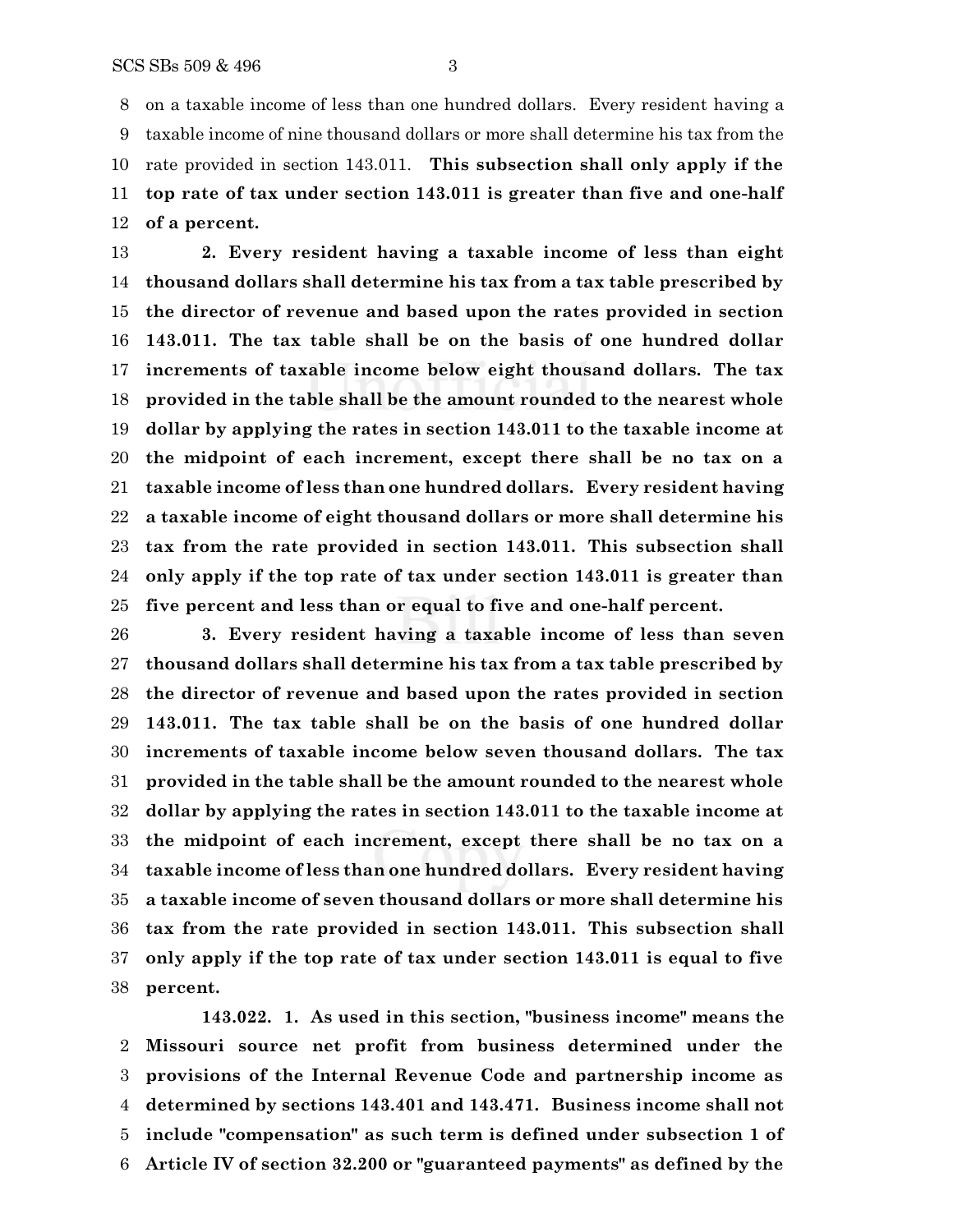**Internal Revenue Code.**

 **2. In addition to all other modifications allowed by law, there shall be subtracted from the federal adjusted gross income of an individual taxpayer a percentage of business income, to the extent it is included in federal adjusted gross income when determining the taxpayer's Missouri adjusted gross income.**

 **3. In the case of a small corporation described in section 143.471 or a partnership, computing the deduction allowed under subsection 2 of this section, taxpayers described in subdivisions (1) or (2) of this subsection shall be allowed such deduction apportioned in proportion to their share of ownership of the business on the last day of the taxpayer's tax period for which such deduction is being claimed when determining the Missouri adjusted gross income of:**

 **(1) The shareholders of a small corporation as described in section 143.471;**

**(2) The partners in a partnership.**

 **4. The percentage to be subtracted under subsection 2 of this section shall be increased over a period of years. Each increase in the percentage shall be by ten percent and no more than one increase shall occur in a calendar year. The maximum percentage that may be subtracted is fifty percent of business income. Any increase in the percentage that may be subtracted shall take effect on January first of a calendar year and such percentage shall continue in effect until the next percentage increase occurs. An increase shall only apply to tax years that begin on or after the increase takes effect.**

 **5. An increase in the percentage that may be subtracted under subsection 2 of this section shall only occur if the amount of net general revenue collected in the previous fiscal year exceeds the highest amount of net general revenue collected in any of the three fiscal years prior to such fiscal year by at least one hundred million dollars.**

 **6. The first year that a taxpayer may make the subtraction under subsection 2 of this section is 2015, provided that the provisions of subsection 5 of this section are met. If the provisions of subsection 5 of this section are met, the percentage that may be subtracted in 2015 is ten percent.**

143.151. For all taxable years beginning before January 1, 1999, a